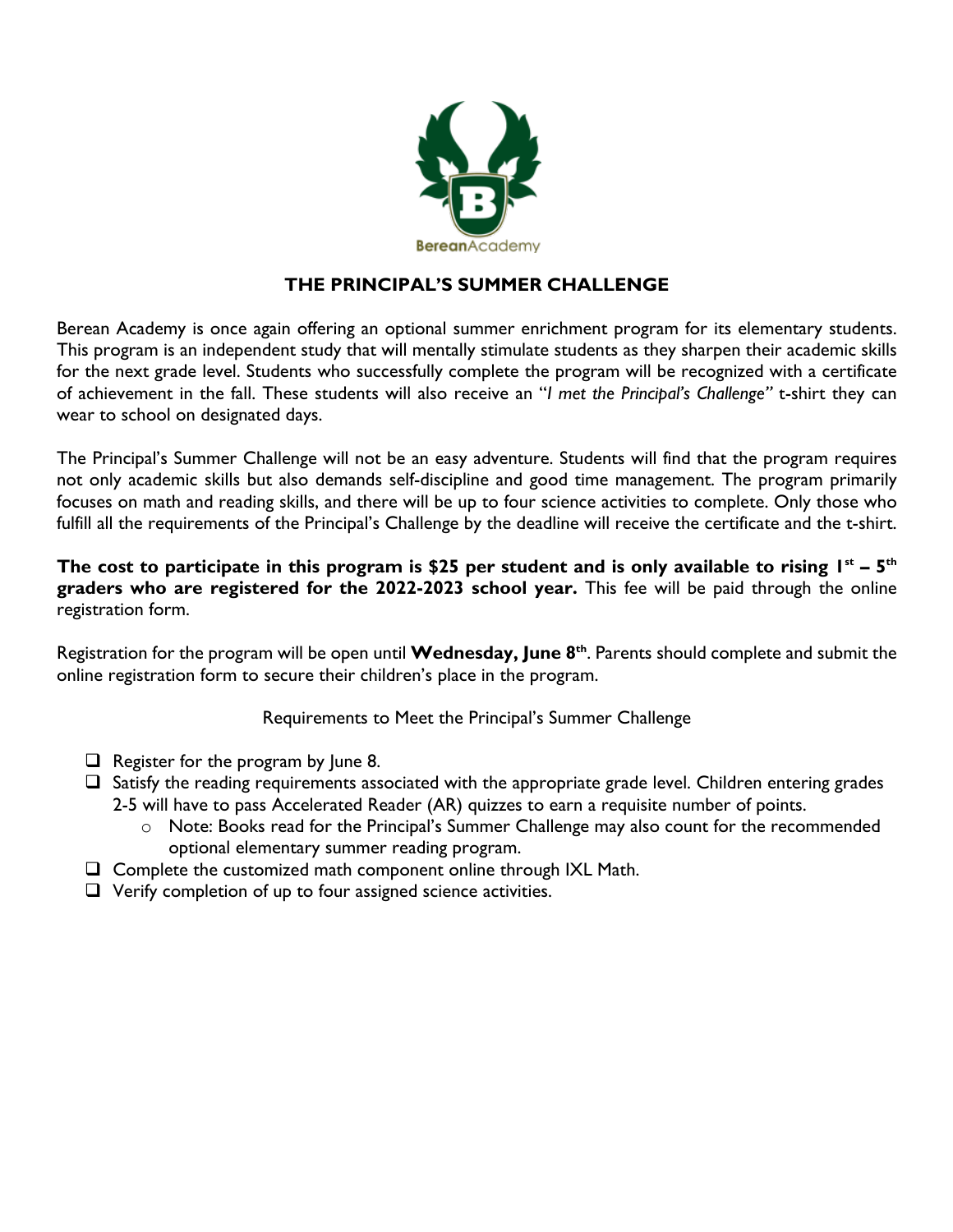

## **THE PRINCIPAL'S SUMMER CHALLENGE**

## **Reading Requirements**

There are two levels of reading requirements for the Principal's Summer Challenge – one for rising  $1<sup>st</sup>$  graders and one for rising  $2^{nd}$  through  $5^{th}$  graders. Rising  $1^{st}$  graders must read at least 25 of books at grade level or above grade level and complete a reading log. Rising  $2^{nd}$  –  $5^{th}$  graders must earn a specified number of points by taking and passing Accelerated Reading quizzes that correspond to the grade level or above grade level books they read. All components of the Principal's Summer Challenge are due on August 1, 2022.

| <b>Grade Entering</b> | <b>Book/Page Requirement</b> |
|-----------------------|------------------------------|
| Ist Grade             | 25 Books                     |
| 2 <sup>nd</sup> Grade | 10 Accelerated Reader points |
| 3rd Grade             | 12 Accelerated Reader points |
| 4 <sup>th</sup> Grade | 14 Accelerated Reader points |
| 5 <sup>th</sup> Grade | 16 Accelerated Reader points |

The following lists of non-fiction books are recommended by respected author and educator E.D. Hirsch, Jr., and are part of the Core Knowledge Curriculum. The books are listed as possible resources for children. Other books may be read and applied to the challenge; however, **students participating in the Principal's**  Summer Challenge must read at least one book from their grade level's list. Berean Academy strongly recommends that parents preview books before purchasing them or checking them out at the public library. If parents recognize inappropriate content or information that is not in harmony with Scripture, they are asked to share their findings with the administration. For this reason and several others, parents are highly encouraged to know what their children are reading.

## **Recommended Summer Reading Lists for the Principal's Summer Challenge**

#### **American History & Geography: Grade 1**

*Across the Wide Dark Sea: The Mayflower Journey* by Jean Van Leeuwen *Samuel Eaton's Day: A Day in the Life of a Pilgrim Boy* by Kate **Waters** *The Many Lives of Benjamin Franklin* by Akili *Sam the Minuteman* by Nathaniel Brenchley *Lewis and Clark: Explorers of the American West* by Steven Kroll

#### **American History & Geography: Grade 2**

*By the Dawn's Early Light: The Story of the Star-Spangled Banner* (0.5 AR points) *The Amazing Impossible Erie Canal* by Cheryl Harness (0.5 AR

points)

*Going West* by Jean Van Leeuwen (0.5 AR points) *Wagon Wheels* by Barbara Brenner (0.5 AR points) *Meet Abraham Lincoln* by Barbara Cary (1.0 AR point) *Coming to America: The Story of Immigration* by Betsy Maestro (0.5 AR points)

### **American History & Geography: Grade 3**

*People of the Breaking Day* by Marcia Sewall (1.0 AR point) *Exploration and Conquest: The Americas after Columbus: 1500- 1620* by Betsy and Giulio Maestro (1.0 AR point) *The First Thanksgiving* by Jean Craighead George (0.5 AR points)

#### **American History & Geography: Grade 4**

*And Then What Happened, Paul Revere?* By Jean Fritz (0.5 AR points)

*Voting and Elections* by Dennis Fradin (0.5 AR points)

#### **American History & Geography: Grade 5**

*The Boys' War: Confederate and Union Soldiers Talk about the Civil War* by Jim Murphy (3.0 AR points) *The Way West: Journal of a Pioneer Woman* by Amelia S. Knight (0.5 AR points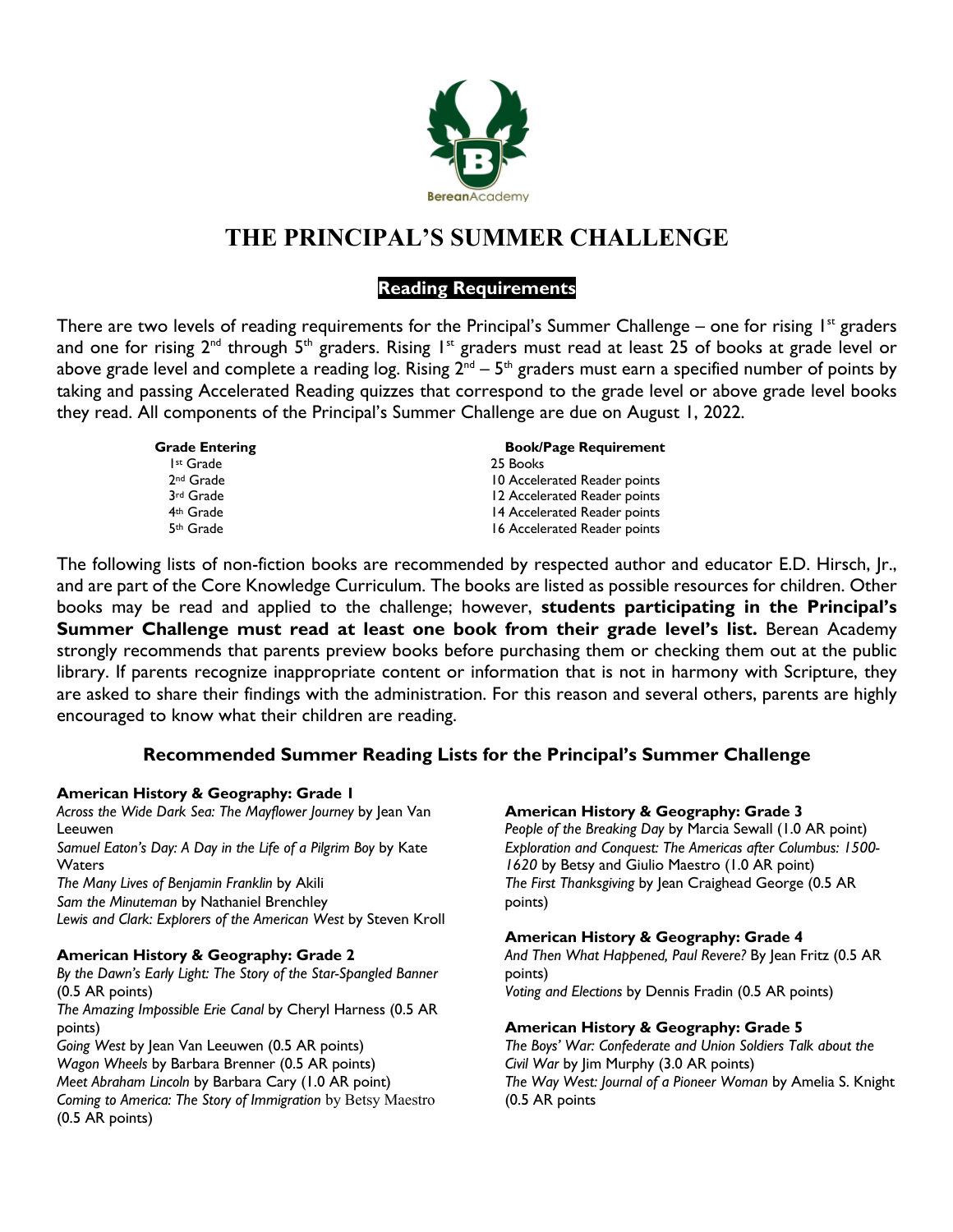# **Berean Academy**

## **Recommended Summer Elementary Reading Lists for the Principal's Summer Challenge (continued)**

#### **World History and Geography: Grade 1**

*Gilgamesh the King* by Ludmila Zeman *Bill and Pete Go Down the Nile* by Tomi de Paola *I Wonder Why Pyramids Were Built* by Philip Steele *Tut's Mummy: Lost and Found* by Judy Donnelly *The Nativity* by Ruth Sanderson *Mexico* by Karen Jacobsen

#### **World History and Geography: Grade 2**

*The Great Wall of China* by Leonard Everett Fisher (0.5 AR points) *The Bicycle Man* by Allen Say (0.5 AR points)

#### **World History and Geography: Grade 3**

*Life in Ancient Rome* by Shilpa Mehta-Jones (1.0 AR points) *The Real Vikings: Craftsmen, Traders, and Fearsome Raiders* by Melvin Berger (2.0 AR points)

#### **World History and Geography: Grade 4**

*A Medieval Feast* by Aliki (0.5 AR points) *Sundiata: Lion King of Mali* by David Wisniewski (0.5 AR points)

#### **World History and Geography: Grade 5**

*Around the World in a Hundred Years: From Henry the Navigator to Magellan* by Jean Fritz (4.0 AR points) *If You Were There in 1492* by Barbara Brenner (2.0 AR points) *Good Queen Bess: The Story of Elizabeth I of England* by Diane Stanley and Peter Vennema (1.0 AR point)

#### **Science: Grade 1**

*A Walk in the Desert* by Caroline Arnold *Who Eats What? Food Chains and Food Webs* by Patricia Lauber *The Magic School Bus on the Ocean Floor* by Joanna Cole *Germs Make Me Sick!* by Melvin Berger *It Could Still Be Water* by Allan Fowler *The Sun is Always Shining Somewhere* by Allan Fowler

#### **Science: Grade 2**

*The Reason for a Flower* by Ruth Heller (0.5 AR points) *How's the Weather?* By Melvin and Gilda Berger (0.5 AR points) *Sun Up, Sun Down* by Gail Gibbons (0.5 AR points) *Bugs* by Nancy Winslow Parker and Joan Richards (0.5 AR points)

#### **Science: Grade 3**

*Sound Experiments* by Ray Broekel (0.5 AR points) *Comets, Meteors, and Asteroidsi* by Seymour Simon (0.5 AR points) *Gravity Is a Mystery* by Franklyn M. Branley (0.5 AR points)

#### **Science: Grade 4**

*A Drop of Blood* by Paul Showers (0.5 AR points) *Volcanoes* by Franklyn M. Branley (0.5 AR points) *Weatherwatch* by Valerie Wyatt (2.0 AR points)

#### **Science: Grade 5**

*George Washington Carver* by Ellen Labrecque (0.5 AR points) *Percy Lavon Julian* by Darlene Stille (2.0 AR points) *Plants: Flowering Plants, Ferns, Mosses, and Other Plants* by Shar Levine (2.0 AR points) *Sir Isaac Newton: Using the Laws of Motion to Solve Problems* (0.5 AR points)